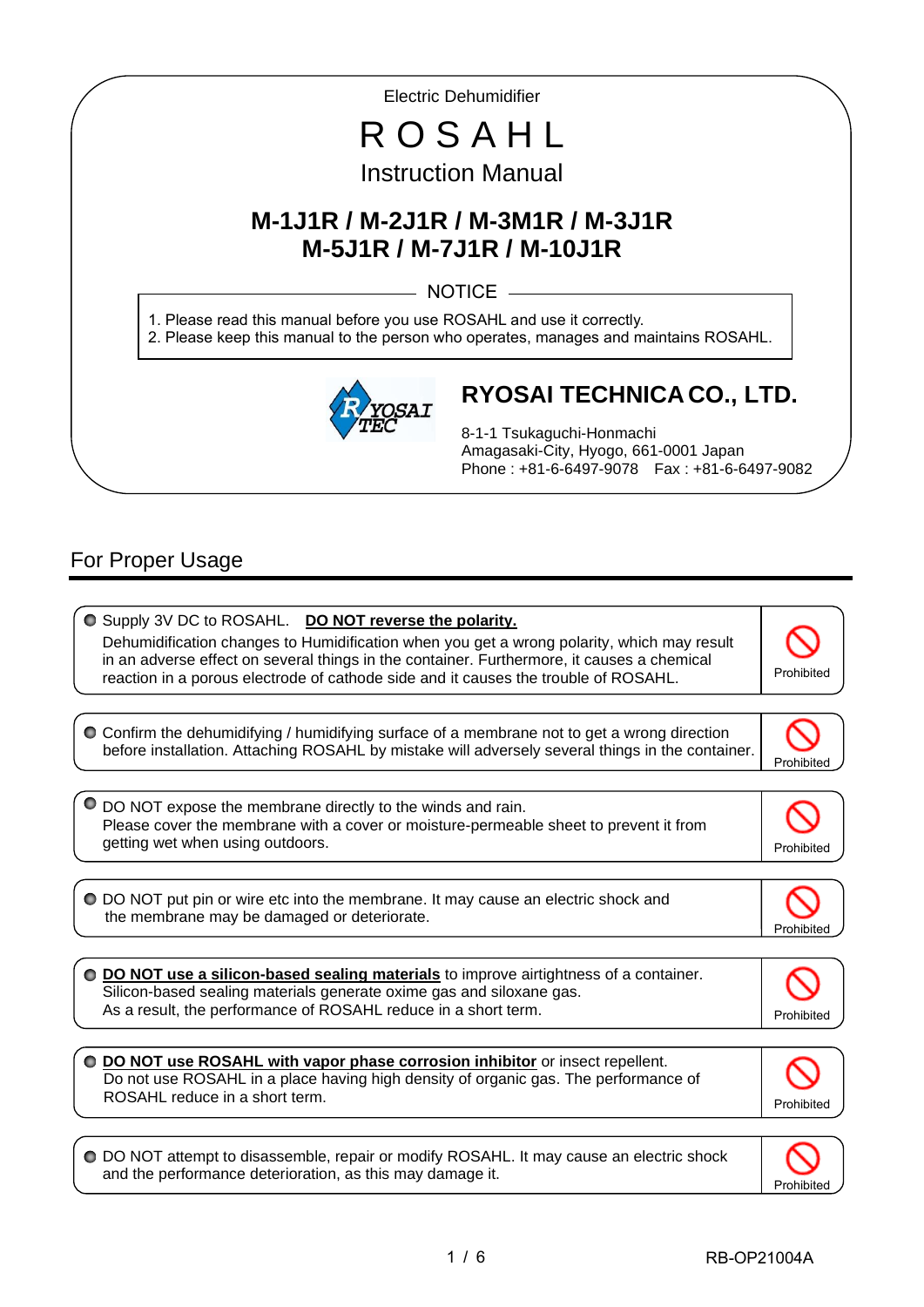I

Make a moisture discharging hole and installation hole for the following dimensions on the container, insert the included gasket and attach ROSAHL with screws.

 Note 1) Processed dimensions for Moisture discharging hole and Installation hole, refer to Table 1. Note 2) Processed dimensions for Rainproof cover, refer to Table 2.

| Model name                                 | $M-1J1R$       | $M-2J1R$     | $M-3M1R$       | $M-3J1R$ |         |  |
|--------------------------------------------|----------------|--------------|----------------|----------|---------|--|
| Moisture<br>discharging hole<br>dimensions | $20 \times 25$ | $35\times25$ | $35 \times 35$ | 55×30    |         |  |
| Dim. a                                     | 37             | 52           | 48             |          | 65      |  |
| Dim. b                                     | 42             | 42           | 50             |          | 50      |  |
| Dim. c                                     | 18.5           | 26           | 24             |          | 32.5    |  |
| Dim. d                                     |                |              |                |          |         |  |
| Screws                                     |                | 4-M3 screws  |                |          |         |  |
| Model name                                 | $M-5J1R$       |              | $M-7J1R$       |          | M-10J1R |  |
| Moisture<br>discharging hole<br>dimensions | 55×55          |              | 75×75          |          | 105×105 |  |
|                                            |                |              |                |          |         |  |
| Dim. a                                     | 76             |              | 108            |          | 152.5   |  |
| Dim. b                                     | 76             |              | 95             |          | 145     |  |
| Dim. c                                     | 38             |              | 50.5           |          | 72.5    |  |
| Dim. d                                     |                |              |                |          | 80      |  |

#### **Table 1. Installation dimensions (mm)**

|               | Table 2. Rainproof cover installation dimensions (mm) |  |
|---------------|-------------------------------------------------------|--|
| *Option parts |                                                       |  |

| Model name                    | M-1J1R      | $M-2J1R$ | M-3M1R      | $M-3J1R$ |  |  |
|-------------------------------|-------------|----------|-------------|----------|--|--|
| Dim. e                        |             |          | 85          |          |  |  |
| Dim f                         | 115         |          |             |          |  |  |
| Rainproof cover<br>Model name |             |          | For RDH-3J1 |          |  |  |
| <b>Screws</b>                 | 4-M4 screws |          |             |          |  |  |
|                               |             |          |             |          |  |  |

| Model name      | $M-5J1R$ | $M-7J1R$    | <b>M-10J1R</b>  |
|-----------------|----------|-------------|-----------------|
| Dim. e          | 135      | 175         | 225             |
| Dim.f           | 125      | 150         | 180             |
| Rainproof cover | For      | For         | For             |
| Model name      | RDH-5J1  | RDH-7J1     | <b>RDH-10J1</b> |
| Screws          |          | 4-M4 screws |                 |



### Precautions for Use of ROSAHL

- 1) Attach a protective cover as needed not to touch the dehumidifying / humidifying surface of a membrane with a hand and an object.
- 2) Confirm the dehumidifying / humidifying surface of a membrane not to get a wrong direction before installation. Attaching ROSAHL by mistake will adversely affect several things in the container.
- 3) Keep strictly the following about power supply to ROSAHL
- (1) Do not reverse the polarity. Confirm a polarity indication of ROSAHL. Dehumidification changes to humidification when you get a wrong polarity, which may result in an adverse effect on several things in the container. Furthermore, it causes a chemical reaction in a porous electrode of cathode side and it causes the trouble of ROSAHL.
- (2) ROSAHL usually has a big rush current when the power is turned on. Therefore, we recommend the following power supply.
- (3) Use a dedicated power supply for each membrane. When multiple membrane are connected in series or parallel, the trouble of one membrane may cause all other membranes to be disabled.
- (4) The water vapor go through a membrane of ROSAHL. If you switch off a power supply, outside water vapor is returned into a container and the humidity is restored.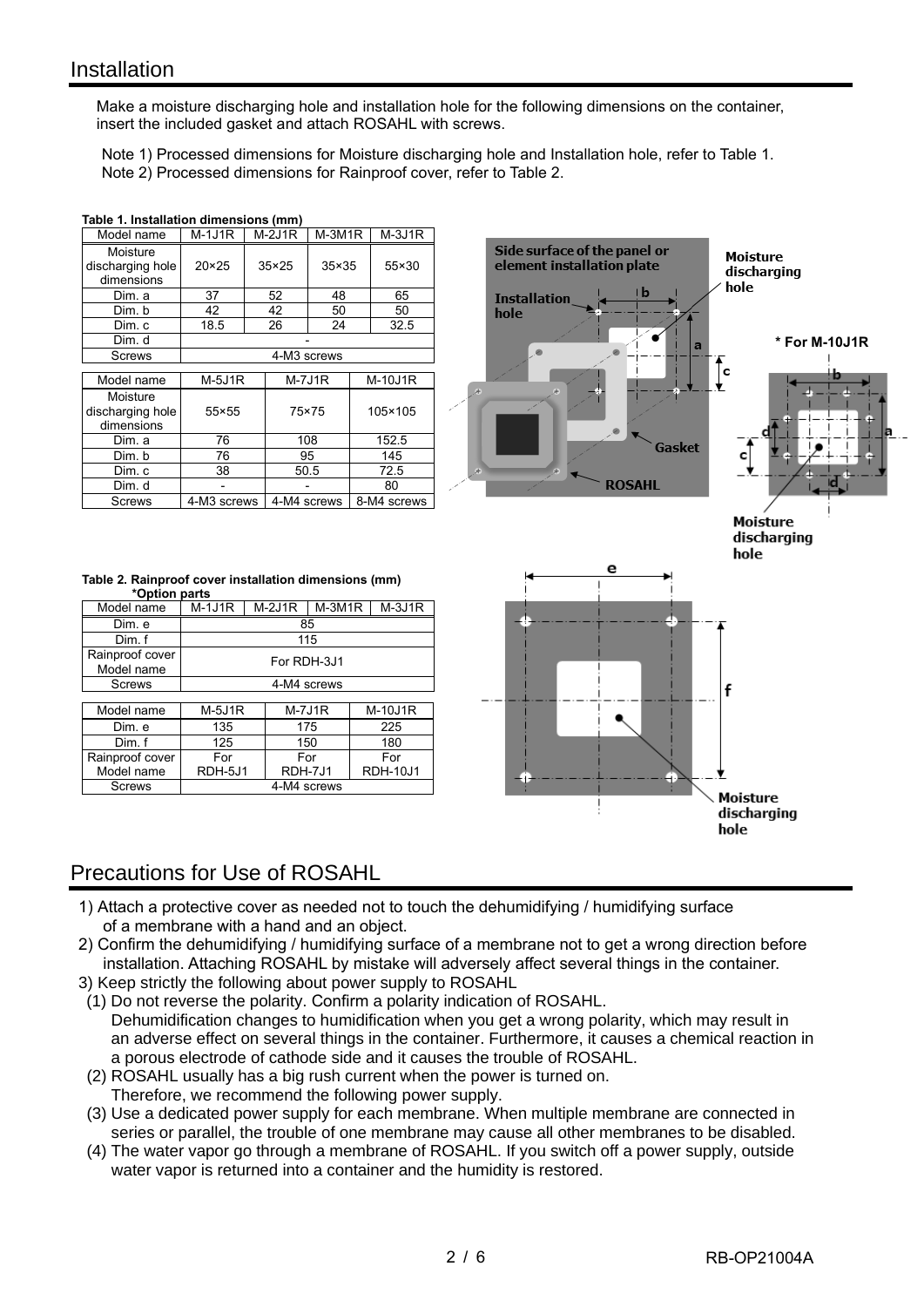Table 1. Recommended Power Supply Specifications

| Item                            | Model        |                                                                                 |      |    |              |    |    | M-1J1R   M-2J1R   M-3M1R   M-3J1R   M-5J1R   M-7J1R   M-10J1R |
|---------------------------------|--------------|---------------------------------------------------------------------------------|------|----|--------------|----|----|---------------------------------------------------------------|
| Rated output voltage            |              |                                                                                 |      |    | 3V DC        |    |    |                                                               |
| Rated output current            |              | 1Α                                                                              | 1.5A | 2A | 2A           | 3A | 5A | 10A                                                           |
| Overcurrent protection function | Required     |                                                                                 |      |    |              |    |    |                                                               |
| Overvoltage protection function | Required     |                                                                                 |      |    |              |    |    |                                                               |
| Output voltage variation        | 0.1V or less |                                                                                 |      |    |              |    |    |                                                               |
| Ripple noise                    |              |                                                                                 |      |    | 0.2V or less |    |    |                                                               |
| <b>Others</b>                   |              | In accordance with the specifications of commercially available<br>power supply |      |    |              |    |    |                                                               |

 Note : Use a constant or fold-back current limiting regarding overcurrent protection function. You cannot use the power supply with the Hiccup mode current limiting type, because the voltage more than 2V DC is necessary for ROSAHL when an overcurrent protection function worked. Also ROSAHL may not work correctly depending on a characteristic of fold-back current limiting.

- 4) A container must be an airtightness container. If a container has low airtightness and moisture permeable material, the results may not be what you expected.
- 5) Attach ROSAHL in the center of the inner side surface of a container with a gasket. (Do not attach it on a top or bottom surface.)
- 6) If you use ROSAHL with a gasket that contains an antioxidant, crystal materials may be generated on the surface of a membrane. When you choose a gasket, evaluate it enough.
- 7) Do not use silicon-based sealing materials to improve airtightness of a container. (Silicon-based sealing materials generate oxime gas and siloxane gas. As a result, the performance of ROSAHL reduce in a short term.) Additionally, when using any other sealing materials, ROSAHL must be attached after sealing materials are completely cured. Volatile substances generated during curing affect the performance of ROSAHL. [Recommended products] : modified silicon caulk (Konishi Co., Ltd.)
- 8) Do not expose a moisture discharging side of a membrane to water. When using outdoors, be sure to attach a cover or vent filter to protect a membrane from water or insects.
- 9) Attach a moisture-permeable sheet to a membrane to protect ROSAHL from much dust or oil mists. [Recommended products] : Vent Filter TEMISH S-NTF2131A-S06 (Nitto Denko Corporation)
- 10) Keep the moisture discharging side of a membrane well ventilated.
- 11) Do not use ROSAHL with vapor phase corrosion inhibitor or insect repellent.
- Do not use ROSAHL in a place having high density of organic gas.
- 12) Do not do remodeling. ROSAHL may break down.
- 13) When you prepare a gasket, we recommend a sponge packing having closed-cell structure (hardness : 10 or less) of the EPT rubber (ethylene propylene rubber). When you use a high hardness packing, there may be a gap between installation plate and gasket. If there is a gap, the performance of ROSAHL may not be shown enough. Please evaluate it carefully. In addition, If you use a silicon rubber, you need to vulcanize a gasket (200 deg C / 6 hours) not to quickly degrade the performance of ROSAHL.

Note : The silicon gasket assembled in ROSAHL is vulcanized. (conditions : 200 deg C / 6 hours)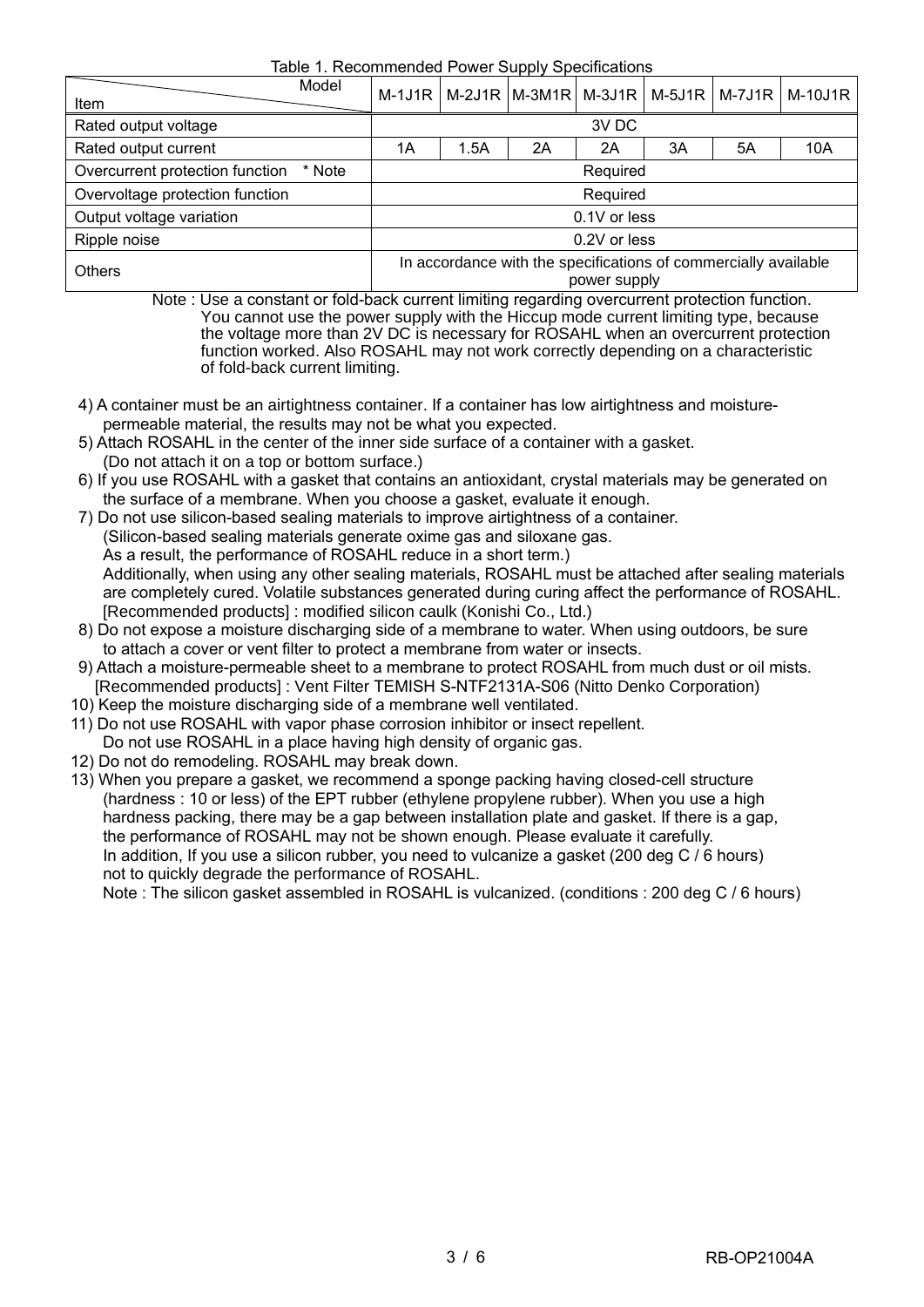Please confirm the following items surely before turning on the power.

- 1. Is the power supply 3V DC?
- 2. Is the polarity of ROSAHL correct?
- 3. Does not a membrane get wet?

#### Usage

1. Please supply 3V DC to ROSAHL.

2. Please adjust a supply voltage in the range of 2.9 ~ 3.3V DC between each terminals after 15-20 minutes turning on the power at the first time of installation.

(ROSAHL naturally causes a relatively big rush current when the power is turned on. But this is not abnormal.)

| Model Name<br>Items                               |                        | $M-1J1R$                              | $M-2J1R$                | $M-3M1R$  | $M-3J1R$   | $M-5J1R$                                                               | $M-7J1R$     | M-10J1R        |
|---------------------------------------------------|------------------------|---------------------------------------|-------------------------|-----------|------------|------------------------------------------------------------------------|--------------|----------------|
| Dehumidifying<br>Performance                      | $(g/day)^{*1}$         |                                       | 2                       | 2.9       | 4          | 8                                                                      | 16           | 29             |
| Applicable Volume                                 | $(m^3)^*$ <sup>2</sup> | ~125                                  | $~1$ 0.25               | $~1$ 0.35 | $~1$ 0.5   | $~\sim$ 1                                                              | ~2           | $\sim$ 4       |
| <b>Terminal Voltage</b>                           | (V)                    |                                       |                         |           | 3 DC       |                                                                        |              |                |
| <b>Power Consumption</b>                          | $(W)*3$                |                                       | 1.5                     | 2         | 2          | 3                                                                      | 6            | 12             |
| <b>Dimensions</b>                                 | $(mm)^{*4}$            | l52.5×50×16.5l67.5×50×16.5l65×62×16.5 |                         |           | 74×58×16.5 | 89×84×16.5                                                             | 117×105×17.5 | 162.5×155×17.5 |
| Weight                                            | (g)                    | 70                                    | 85                      | 90        | 95         | 150                                                                    | 340          | 580            |
| <b>Operating Temperature</b><br>$(\text{deg } C)$ |                        | $-10$ to 50                           |                         |           |            |                                                                        |              |                |
| Connecting Terminal Type                          |                        | - 1                                   | ⊧side : TMEDN-630809-FA |           |            | (NICHIFU Co., Ltd.) or equivalent<br>(NICHIFU Co., Ltd.) or equivalent |              |                |

### **Specifications**

**Notes** 

\*1 The initial value at the temperature of 30 deg C and humidity 60%RH. (The dehumidifying performance will reduce during use. How much it degrades depends on the operating environment and conditions. If any signs of abnormality are seen, early replacement is recommended.)

\*2 The applicable volume is for a sealed, moisture-impermeable container, and may vary depending on the material of the container, state of sealing and required humidity.

- \*3 The annual average power consumption in average condition in Japan.
- \*4 Dimensions show the values of H × W × D in the figure below.

### **Outline**

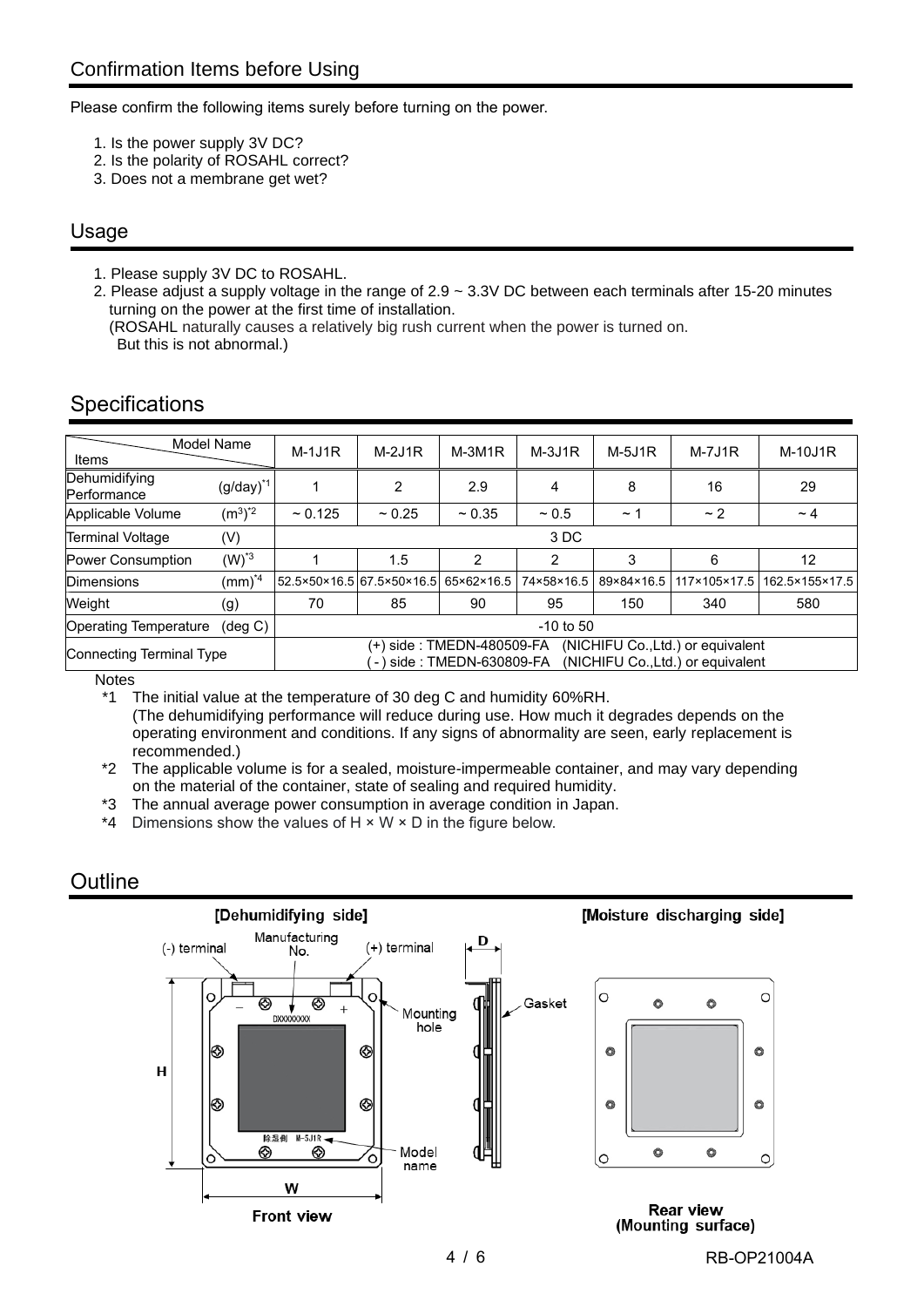#### **Prohibited Substances and Recommended Materials for ROSAHL**

1. Prohibited substances

The substances which adversely affect ROSAHL and harm in response to ROSAHL are as follows. The anode side is affected mainly. Even the additives of materials may be affected. Please evaluate enough when a new substance is adopted or a maker is changed.

| Classification | Substance Name                                     | <b>State</b>  | <b>Notes</b>                                 |
|----------------|----------------------------------------------------|---------------|----------------------------------------------|
|                | hydrochloric acid gas                              | gas           |                                              |
|                | nitric acid gas                                    | gas           |                                              |
|                | other corrosion gases                              | gas           |                                              |
|                | SOx gas                                            | gas           |                                              |
|                | NO <sub>x</sub> gas                                | gas           |                                              |
| Inorganic      | chlorine gas                                       | gas           |                                              |
| Matter         | sulfurous acid gas                                 | gas           |                                              |
|                | other pollution gases                              | gas           |                                              |
|                | concentrated hydrochloric acid                     | liquid        |                                              |
|                | concentrated nitric acid                           | liquid        |                                              |
|                | substance which produces other<br>corrosion gas    | liquid        |                                              |
|                | divalent metal ion                                 | liquid        |                                              |
|                | siloxane gas                                       | gas           |                                              |
|                | oxime gas                                          | gas           |                                              |
|                | lamp black                                         | gas           |                                              |
|                | diethylamine                                       | gas           |                                              |
|                | other amine-based gas                              | gas           |                                              |
|                | amide-based low molecular weight                   | gas, liquid   |                                              |
|                | compound                                           |               |                                              |
|                | methylene chloride                                 | liquid        |                                              |
|                | perchloroethylene                                  | liquid        |                                              |
|                | trichloroethylene                                  | liquid        |                                              |
|                | perchloroethylene                                  | liquid        |                                              |
|                | tetrachloroethylene                                | liquid        |                                              |
|                | other chlorinated solvent                          | liquid        |                                              |
|                | oil mist                                           | liquid        |                                              |
| Organic        | dimethyl sulfoxide                                 | liquid        |                                              |
| Matter         | other sulfur based organic solvent                 | liquid        |                                              |
|                | silicone sealant                                   | solid         | These substances produce siloxane gas.       |
|                | silicone grease                                    | solid         | Heat treatment (bake) is necessary to remove |
|                | silicone rubber                                    | solid         | low molecule siloxane of non-reaction.       |
|                | silicone-based sealing compound                    | solid         |                                              |
|                | other siloxane chemical compound                   | solid         |                                              |
|                | pran-ace                                           | solid         |                                              |
|                | camphor                                            | solid         |                                              |
|                | other insect repellent                             | solid         |                                              |
|                | paradichlorobenzene                                | gas, liquid   |                                              |
|                | other chlorine-based insect repellent              | gas, liquid   |                                              |
|                | vapor phase inhibitor                              | liquid, solid |                                              |
|                | corrosion inhibitor which is added in<br>materials | liquid, solid |                                              |
|                | cigaret tar constituent                            | gas, liquid   |                                              |
|                | 2,6-Di-tert-butyl-4-methylphenol (BHT)             | liquid        | The antioxidant which was added in packing   |